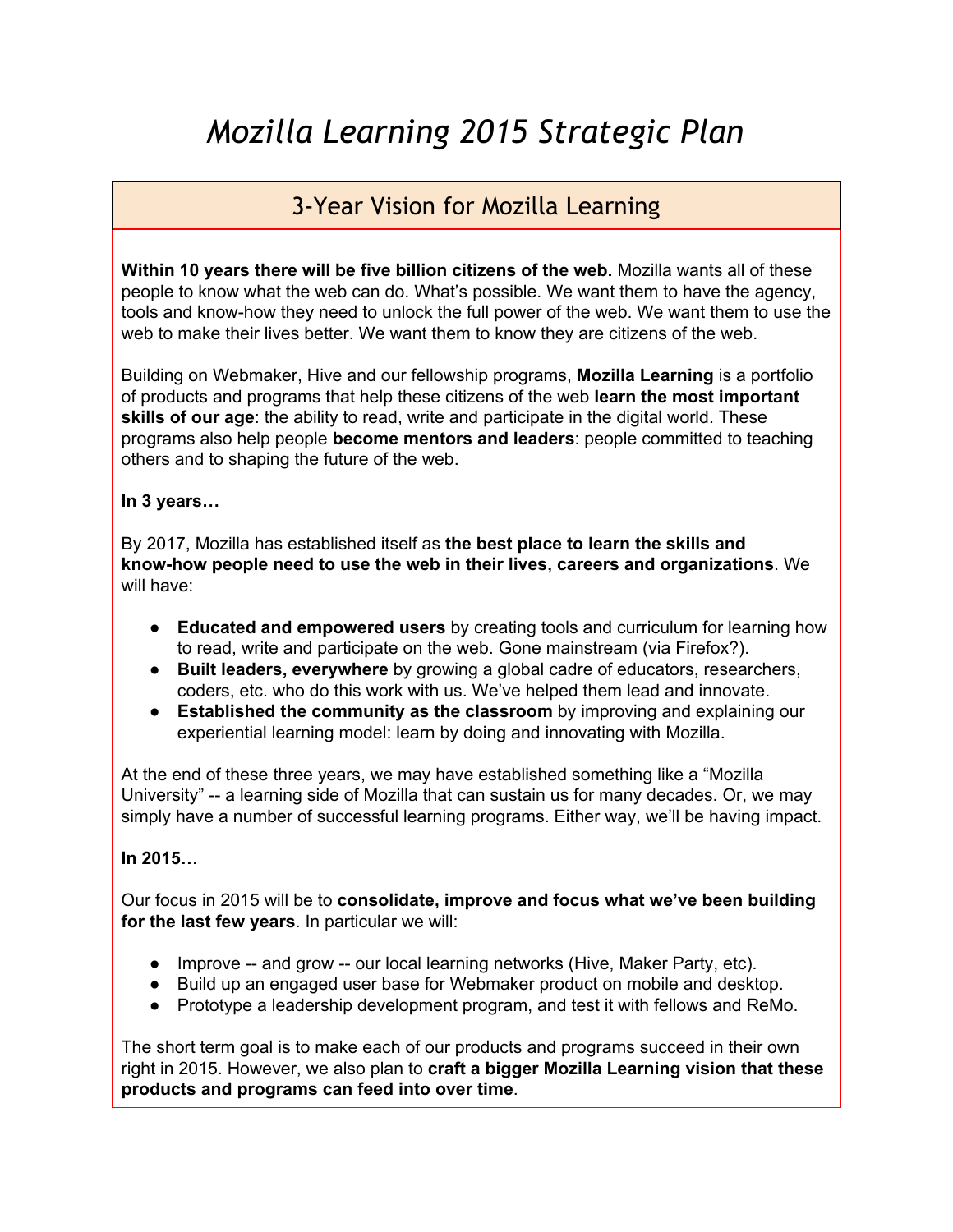### A note on scope and brand

#### **Mozilla Learning** is notional at this point. It's **a stake in the ground that says: Mozilla is in the learning and empowerment business for the long haul**.

In the short term, the plan is simply to use Mozilla Learning as an umbrella terms for our community-driven learning and leadership development initiatives, especially those run by Mozilla Foundation like Webmaker and Hive. It may also grow over time to encompass other initiatives like MDN and leadership development programs within ReMo.

In the long term: we may want to a) build out a lasting Mozilla learning brand ("Mozilla University?"), or b) build making and learning into the Firefox brand (e.g. Firefox for Making). **Developing a long term Mozilla Learning plan is an explicit goal for 2015**.

Snapshot of What We're Building

Practically, the first iteration of **Mozilla Learning** will be a portfolio of **products and programs we've been working on for a number of years.** Webmaker; Hive; Maker Party; Fellowship programs; community labs. Pulled together, these things make up a threelayered strategy we can build more learning offerings around over time:

# "Mozilla Learning"

# Learning Networks

Ground game. Local organizing w/ teachers and mentors through Hives, Clubs, Maker Party.

# Learning Products

For makers and learners. Webmaker for desktop, mobile and (possibly) Firefox.

# Leadership Development

Training / professional development for fellows and emerging leaders to shape the web's future.

The Learning Networks layer is the most developed piece of this picture, with Hives and Maker Party hosts already in 100s of cities around the world. The Learning Products layer involves many elements of the Webmaker.org work, but will be relaunched in 2015 to focus on a mass audience. The Leadership Development piece has strong foundations, but a formal training element still needs to be developed.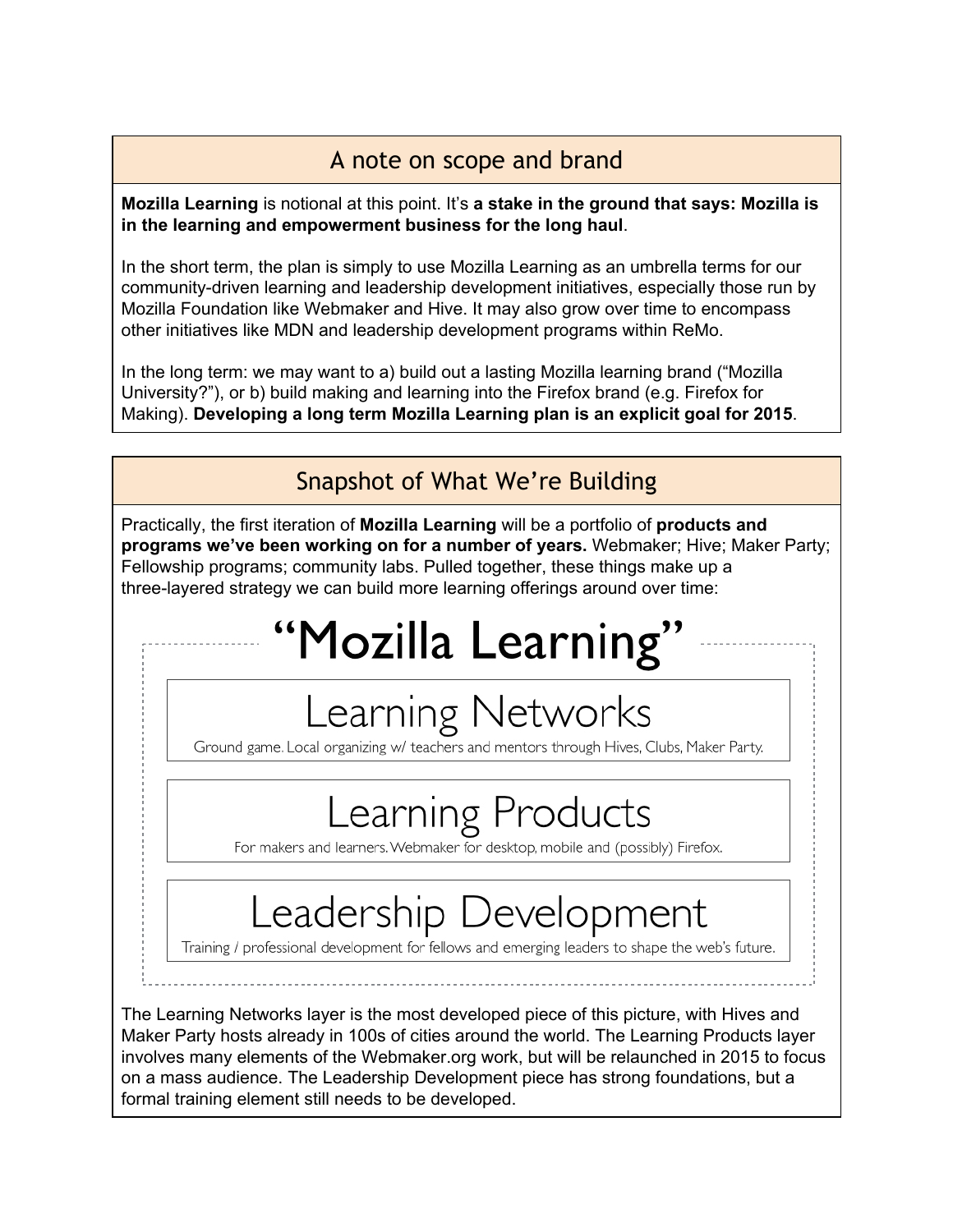

strategy process.

*Additional context: [http://mzl.la/depth\\_and\\_scale](http://www.google.com/url?q=http%3A%2F%2Fmzl.la%2Fdepth_and_scale&sa=D&sntz=1&usg=AFQjCNFWb6zVF038D60OAfBwnEApouzgsA) (Mark Surman blog post)*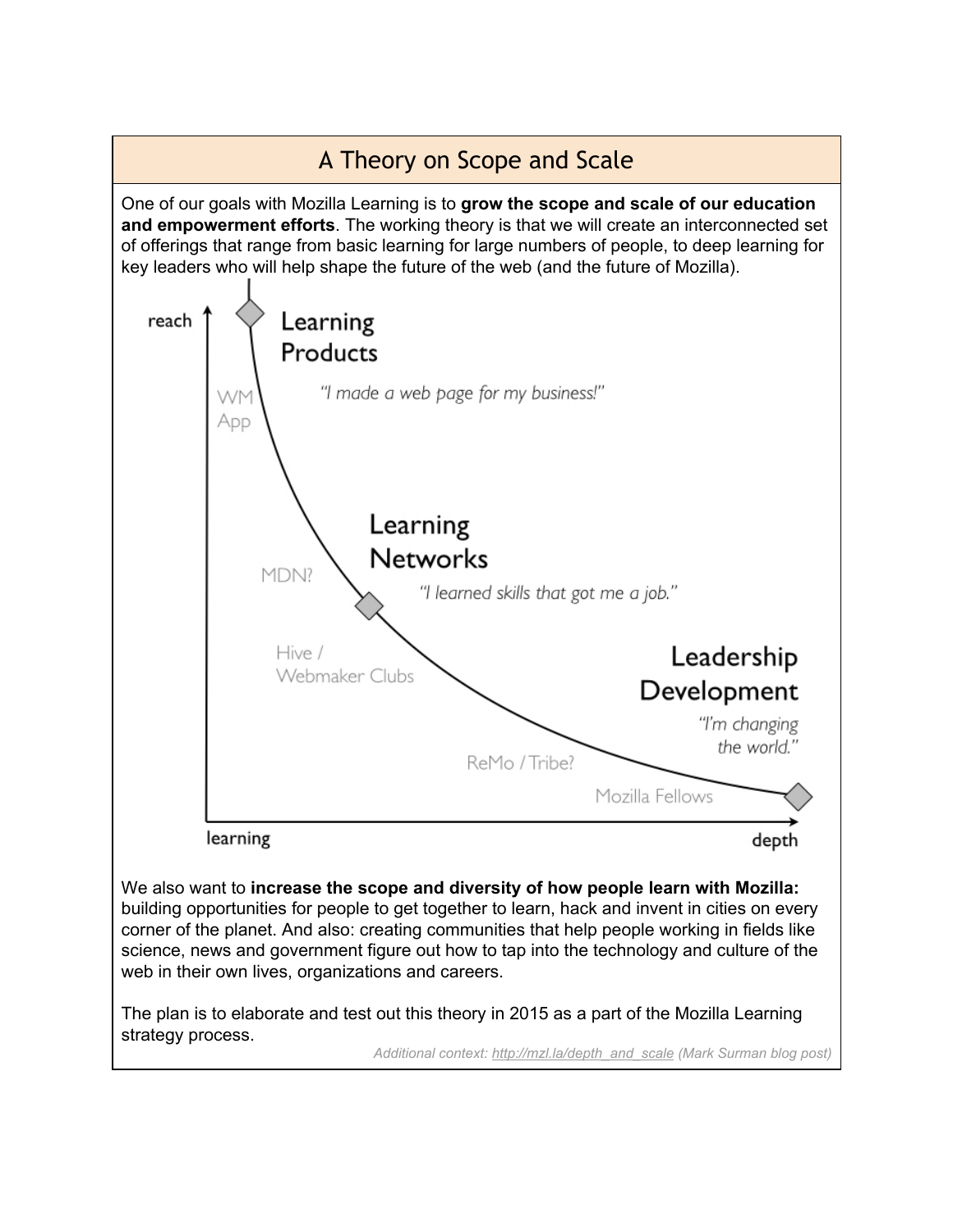### Contribution to 2015 Mozilla-wide KPIs

- **250k active Webmaker users** (relationships)
- **● 500 cities** with ongoing learning network activity (reach)

### 2015 Focus: Feeding the 3-Year Vision

- **1. Continue to grow and improve the impact of our local Learning Networks**
	- Build on the successful ground game we've established with teachers and mentors under the Webmaker, Hive and Maker Party banners.
		- Evolve Maker Party into year-round activity through Webmaker Clubs.
		- Establish deeper presence in new regions, including South Asia and East Africa.
	- Improve the websites we use to support teachers, partners, clubs and networks
		- Sharpen and consolidate teaching tools and curriculum built in 2014. Package them on their own site, "teach.webmaker.org."
		- Roll out large-scale, extensible community building software to run Webmaker clubs.
		- Empower more people to start Hive Learning Networks by improving documentation and support.
	- Expand scale, rigour and usability of curriculum and materials to help people better mentor and teach.
	- Expand and improve online and in-person trainings for mentors.
	- Recruit more partners to increase reach and scope of networks.

### **2. Grow a base of engaged desktop and mobile users for Webmaker**

- Expand platform to reach broad market of learners directly.
	- Mobile & Desktop: Evolve current tools into a unified Webmaker making and learning platform for desktop, Firefox OS and Android.
	- Tablet: Build on existing web property to address tablet browser users and ensure viability in classrooms.
	- Firefox: Experiment with integrating Webmaker directly into Firefox.
- Prioritize mobile. Few competitors here, key to emerging markets growth.
- Lower the bar. Build user onboarding that gets people making / learning quickly.
- Engagement. Build mentorship and social into product. Create sticky engagement.
- Participation. Add online mentoring and social into the product.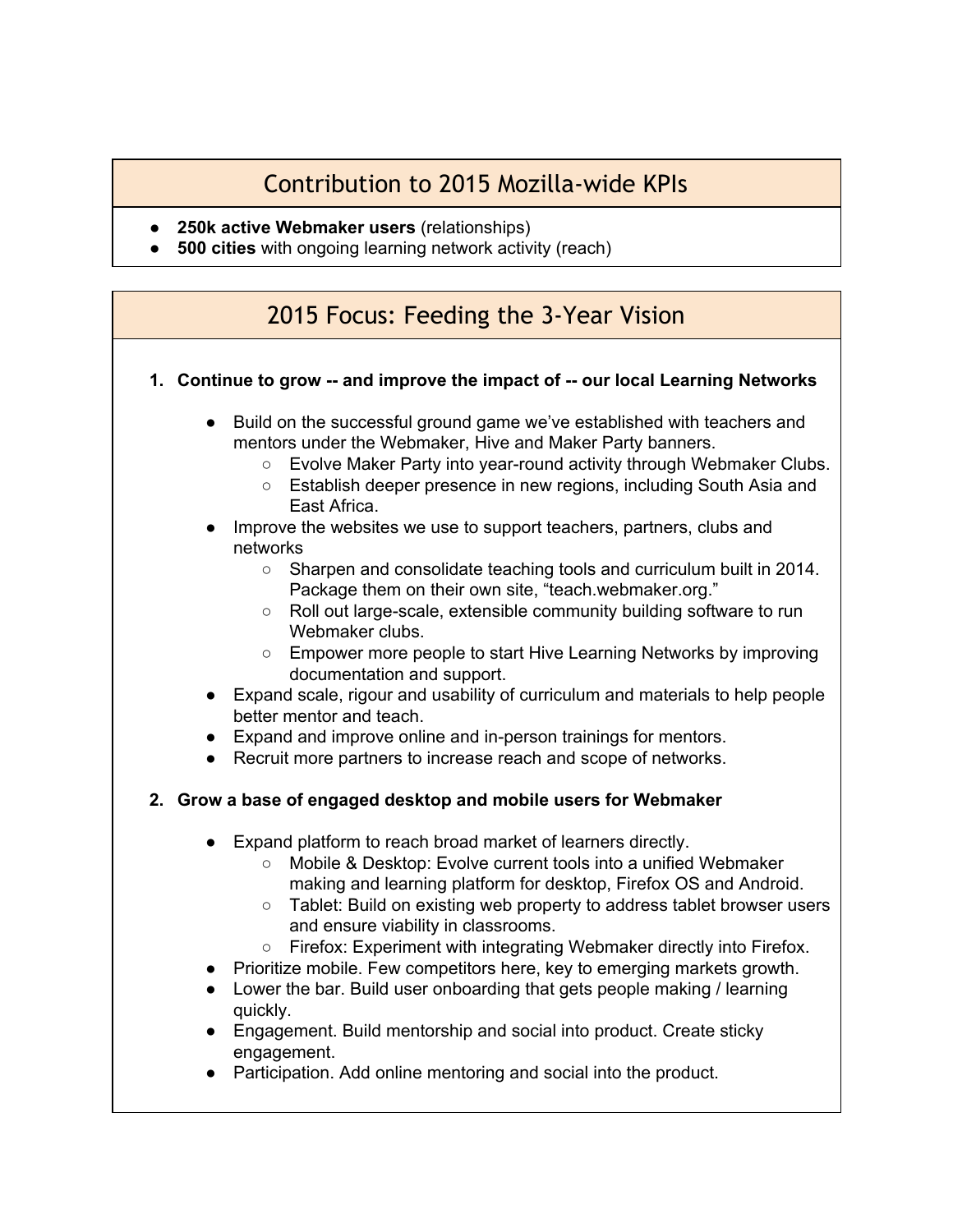### **3. Develop a leadership development program, building off our fellows programs**

### **● Develop a strategy and plan**

- Document the opportunity, strategy and scope. Figure out how leadership development layer could fit into larger Mozilla Learning / Mozilla University vision.
- Build a shared definition of what it means to be a 'fellow' at Mozilla; empowering emerging leaders to use Mozilla values and methods in their own work.
- Figure out "community as labs" piece; how we innovate and create open tech along the way.
- **● Hire leadership**
	- Create an executive-level role to lead the strategy process and build out the program.
- **● Test pilot programs**
	- Develop a handbook / short course for new fellows
	- Test with fellows and ReMo
	- Consider expanding fellows programs for science, web literacy and computer science research

| <b>Learning Networks Goals</b>                                                                                                                                                                                                                        | <b>KPIS</b>                                                                                                                                                            |
|-------------------------------------------------------------------------------------------------------------------------------------------------------------------------------------------------------------------------------------------------------|------------------------------------------------------------------------------------------------------------------------------------------------------------------------|
| <b>Mobilize</b> more educators to adopt<br>connected learning practices and teach web<br>literacy within a growing constellation of<br>local Hives and clubs.                                                                                         | $Q1$ :<br>Retain aligned & locally active<br>educators (goal: 4000)<br>Establish baseline for club leaders<br>(goal: 40)                                               |
| Create high-quality connected learning and<br>web literacy tools, content, curriculum and<br>practices for broad use.                                                                                                                                 | Establish baseline for club pilots<br>(goal: 20 clubs)<br>10 Hive cities<br>$Q2$ :                                                                                     |
| <b>Catalyze</b> learning organizations to provide<br>rich connected learning and web literacy<br>programs, especially in under-served<br>communities.<br><b>Grow</b> demand for Mozilla Learning events,<br>communities and networks in new locations | Recruit 500 (10%) aligned & active<br>educators (goal: 4500)<br>Convert 5% of active mentors to club<br>leaders (goal: 200)<br>Increase clubs to 200<br>20 Hive cities |
| and sectors.                                                                                                                                                                                                                                          |                                                                                                                                                                        |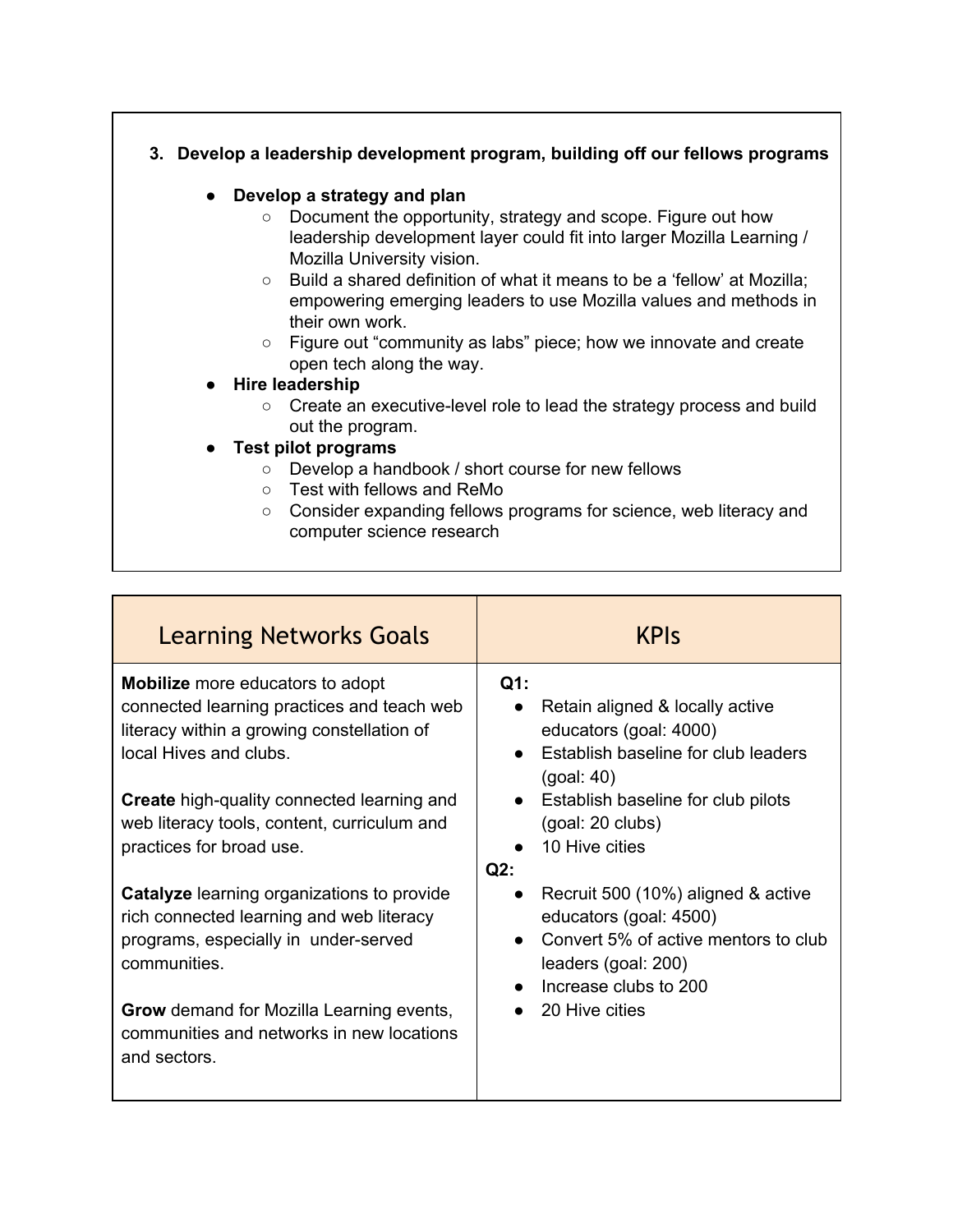| <b>Build</b> or implement a global, distributed web<br>platform to support partners and volunteers<br>to run local Hives, clubs and Maker Party<br>events.<br>Based on the Hive evaluation framework, we<br>will track a number of long-term metrics<br>against these goals: # educators, # of cities, | Q3:<br>• Recruit 675 (15%) aligned & active<br>educators (goal: 5175)<br>Convert 10% of mentors to club<br>$\bullet$<br>leaders (goal: 400)<br>Increase clubs to 300<br>$\bullet$<br>25 Hive cities<br>$\bullet$<br>Q4: |
|--------------------------------------------------------------------------------------------------------------------------------------------------------------------------------------------------------------------------------------------------------------------------------------------------------|-------------------------------------------------------------------------------------------------------------------------------------------------------------------------------------------------------------------------|
| plus tools and curriculum use.                                                                                                                                                                                                                                                                         | 500 cities with learning network<br>$\bullet$<br>activities                                                                                                                                                             |
| For 2015, the overarching KPI is 500 cities<br>with ongoing learning network activities.                                                                                                                                                                                                               | 400+ club locales<br>$\circ$<br>30 Hive cities<br>$\circ$                                                                                                                                                               |

| <b>Learning Products Goals</b>                                                                                                                                                                              | <b>KPIS</b>                                                                                                                                                                                                                                                                                                                                                                                        |
|-------------------------------------------------------------------------------------------------------------------------------------------------------------------------------------------------------------|----------------------------------------------------------------------------------------------------------------------------------------------------------------------------------------------------------------------------------------------------------------------------------------------------------------------------------------------------------------------------------------------------|
| <b>Engagement</b> - refocus the Webmaker<br>product to address a broad audience of<br>learners. Lower the barrier to participation<br>and build community features that<br>encourage sustained involvement. | Q1: Increase MAU to 5% of MUV.<br>Baseline = $2.07\%$<br>Q2: Increase 7-day engagement to<br>10% of AU. Baseline = $4.36%$<br>Q3: Increase 7-day engagement to<br>20% of AU. Baseline = $4.36%$<br>Q4: Increase 30-day engagement to<br>$6\%$ of AU. Baseline = 1.37%                                                                                                                              |
| Growth - expand product to additional<br>platforms including mobile and Firefox. Use<br>ongoing campaigns, viral and Firefox<br>channels to increase the size of the potential<br>user funnel.              | Double 30-day monthly unique<br>visitors by end of 2015 (current =<br>300K)<br>Q1: Run at least 5 messaging and<br>CTA tests targeted at individual<br>learners (pre-launch)<br><b>Q2:</b> Increase monthly unique visitors<br>by $25\%$ (current = $250K$ )<br>Q3: Increase monthly unique visitors<br>by 25% (compared to Q2)<br>Q4: Increase monthly unique visitors<br>by 25% (compared to Q3) |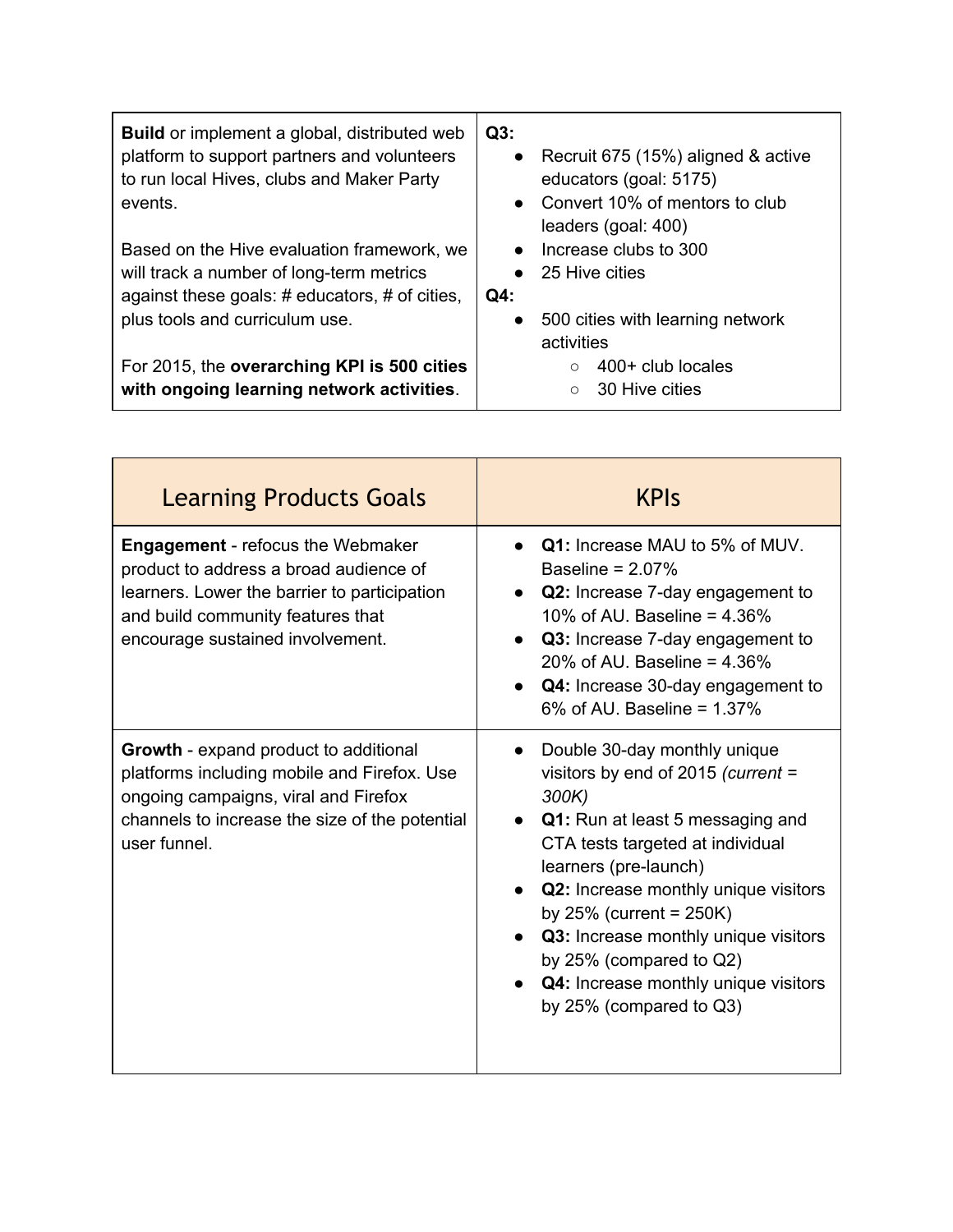| <b>Leadership Program Goals</b>                                                                                                                                               | <b>KPIS</b>                                                                                                                          |
|-------------------------------------------------------------------------------------------------------------------------------------------------------------------------------|--------------------------------------------------------------------------------------------------------------------------------------|
| <b>Strategy</b> - develop a plan for a leadership<br>development program as a part of Mozilla<br>Learning.                                                                    | Strategy and resourcing completed by end<br>of $Q2$                                                                                  |
| <b>Fellows</b> - created shared definition of<br>'Mozilla Fellows' across programs and<br>communities. Expand fellows programs to<br>science, computer science and education. | Common definition of 'Mozilla Fellow' across<br>existing programs by end of Q1.<br>Secure funding for new fellows programs by<br>Q4. |
| Leadership training - prototype a Mozilla<br>Handbook and short course focused on<br>Mozilla values and methods. Run in concert<br>with ReMo.                                 | 100 people trained, 3 iterations of the course<br>and handbook                                                                       |

| <b>Key Initiatives</b>                                                                                                                                                                                                                                                                       | <b>Dependencies</b>                                                                                                                                                                                                                                             |
|----------------------------------------------------------------------------------------------------------------------------------------------------------------------------------------------------------------------------------------------------------------------------------------------|-----------------------------------------------------------------------------------------------------------------------------------------------------------------------------------------------------------------------------------------------------------------|
| Webmaker product<br>Build rich and transformative online learning<br>experiences, like we currently deliver offline<br>through our Learning Networks / ground<br>game. Double down on creating software<br>that helps users a) make content, and b)<br>learn and teach others along the way. | <b>Mentor Team:</b> mentor team input on<br>requirements, field testing the product and<br>developing supporting curriculum. Also:<br>designing ways for mentors to participate<br>online, like they have offline through ground<br>game.                       |
| First step: launch a revised Webmaker<br>product for desktop and mobile (Firefox OS<br>and Android) that makes it easy to create<br>web-native apps and content. Integrate<br>social components that makes it easy for<br>people to learn and mentor using the                               | Marketing and BD: MoCo and MoFo<br>marketing teams for promotion at the top of<br>the funnel (e.g., creating uniques to<br>convert). As part of Mobile Opportunity<br>Initiative we'll need BD support to work with<br>MNO's directly (pre-install on devices). |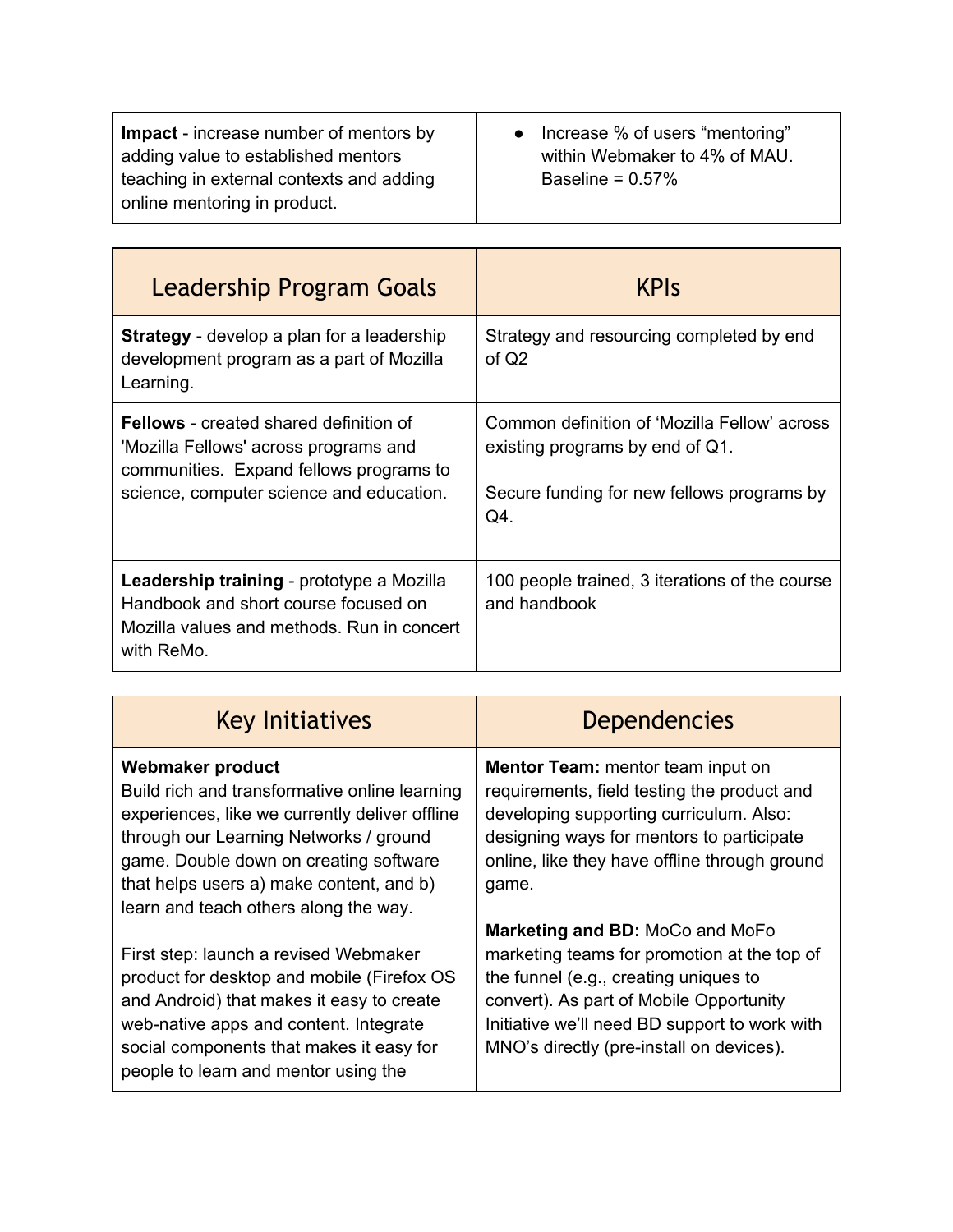| product. Explore ways to potentially tie this<br>more tightly with Firefox and Firefox OS.                                                                                                                                                                                                                                                                                                                                                                                             | <b>FXOS:</b> commit to exploring integrations with<br>FirefoxOS marketing                                                                                                                                                                                                                                                                                                                 |
|----------------------------------------------------------------------------------------------------------------------------------------------------------------------------------------------------------------------------------------------------------------------------------------------------------------------------------------------------------------------------------------------------------------------------------------------------------------------------------------|-------------------------------------------------------------------------------------------------------------------------------------------------------------------------------------------------------------------------------------------------------------------------------------------------------------------------------------------------------------------------------------------|
| The revised Webmaker product will leverage<br>much of what we've already built:<br>(Webmaker accounts; MakeDrive filesystem;<br>Appmaker brick / web component model;<br>X-Ray Goggles; brand and UX elements)<br>while creating an expanded,<br>consumer-facing learning and making<br>experience targeted at a broader market.<br>Note: the mobile component is the evolution<br>of the 'Appmaker on Devices' project w/ the<br>Marketplace team as part of our GSMA<br>partnership. | Firefox: no Firefox dependencies unless we<br>decide to rebrand / integrate under Firefox<br>for Making-related banner. See below.<br>Fundraising: needed for full product<br>development and localization via grants (or<br>internally) (e.g., Mastercard).                                                                                                                              |
| Target market: learners and mentors, initially<br>on Android and Firefox OS.                                                                                                                                                                                                                                                                                                                                                                                                           |                                                                                                                                                                                                                                                                                                                                                                                           |
| <b>Webmaker clubs</b>                                                                                                                                                                                                                                                                                                                                                                                                                                                                  |                                                                                                                                                                                                                                                                                                                                                                                           |
| Mozilla has spent the last two years building<br>programs to expand web and digital<br>literacies, primarily through our local<br>community outreach with Webmaker, Hive<br>Learning Network and Maker Party. Today,<br>we have successfully activated more than<br>10k community contributors teaching digital<br>skills, linked 500+ organizations, and<br>reached almost 100 countries.                                                                                             | Web sites and software: A global<br>presence, infrastructure for managing local<br>clubs, and means for issuing credentials<br>(details: http://mzl.la/tech requirements).<br><b>MDN:</b> Active collaboration on the<br>development of curriculum and learning<br>tools.                                                                                                                 |
| In 2015, our "Webmaker clubs" initiative will<br>focus on turning this asset into more<br>sustained local engagement, producing<br>structured curriculum that delivers digital<br>literacy content in local contexts. The goal:<br>turn our success in one-off events and<br>campaigns into a deeper and more lasting<br>form of local engagement.                                                                                                                                     | Partnerships: Partners who derive value<br>from Mozilla. Key external partners in 2015<br>are CoderDojo, Digital Opportunity Trust,<br>Afterschool Alliance and Telefonica, Internal<br>partnership, Science Lab, ReMo, and the<br>Policy program.<br><b>Fundraising: Continued fundraising to</b><br>replace and expand beyond MacArthur<br>support (e.g., Irvine, MOTT, NSF, Pinkerton, |
| We will invite mentors and community<br>leaders to organize into local "clubs," where                                                                                                                                                                                                                                                                                                                                                                                                  | McConnell, Ontario Trillium Foundation,<br>$etc.$ ).                                                                                                                                                                                                                                                                                                                                      |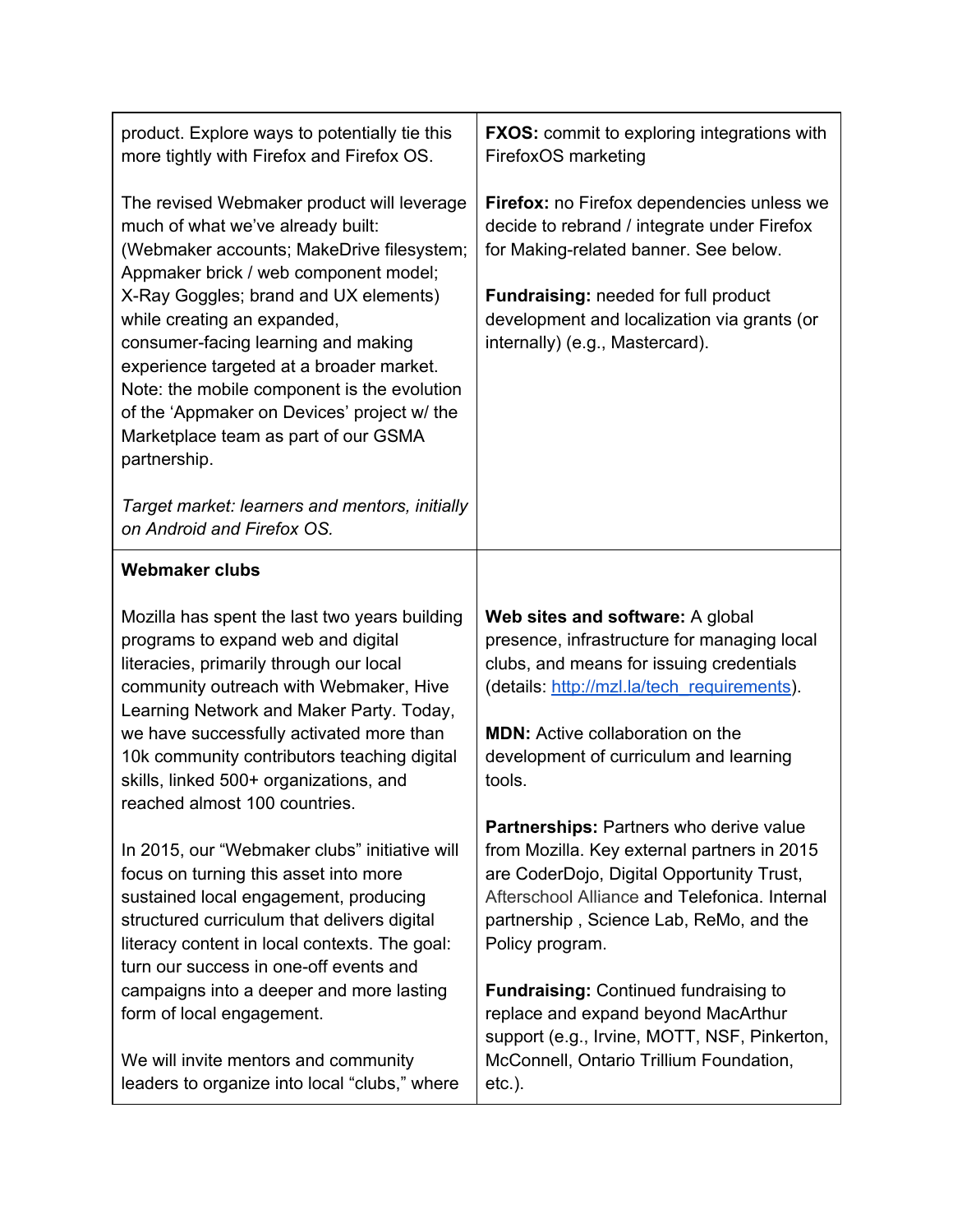participants can meet repeatedly (e.g., at local libraries, community centers, internet cafes, etc.) to deepen their skills. We will package curriculum with tools and practices that support quality teaching and grow the number of mentors in our networks, and implement a web platform that supports this local organizing.

### **As a part of the Clubs program we will:**

- Produce and package web literacy content and curriculum
- Support web literacy teachers to be skilled practitioners and designers
- Provide resources and support documentation similar to our successful Maker Party resources
- Provide credentialing and badges to recognize and measure participant outcomes
- Offer communication and organizing tools to build local energy and connect globally
- Build local clubs with global connectivity to leverage the expertise, experience and network infrastructure
- Establish deeper connections with existing Mozilla networks to better surface web/digital literacy content/practices and create robust next steps for our most active teachers and learners.

### *Target market:*

- *Specialized teacher and mentor individuals and organizations*
- *Professional and skilled educators and advanced mentors. Particularly librarians, afterschool informal educators, and classroom teachers.*

**Additional Expertise:** Skills and dedicated human resource time needed: educational curriculum and credential design.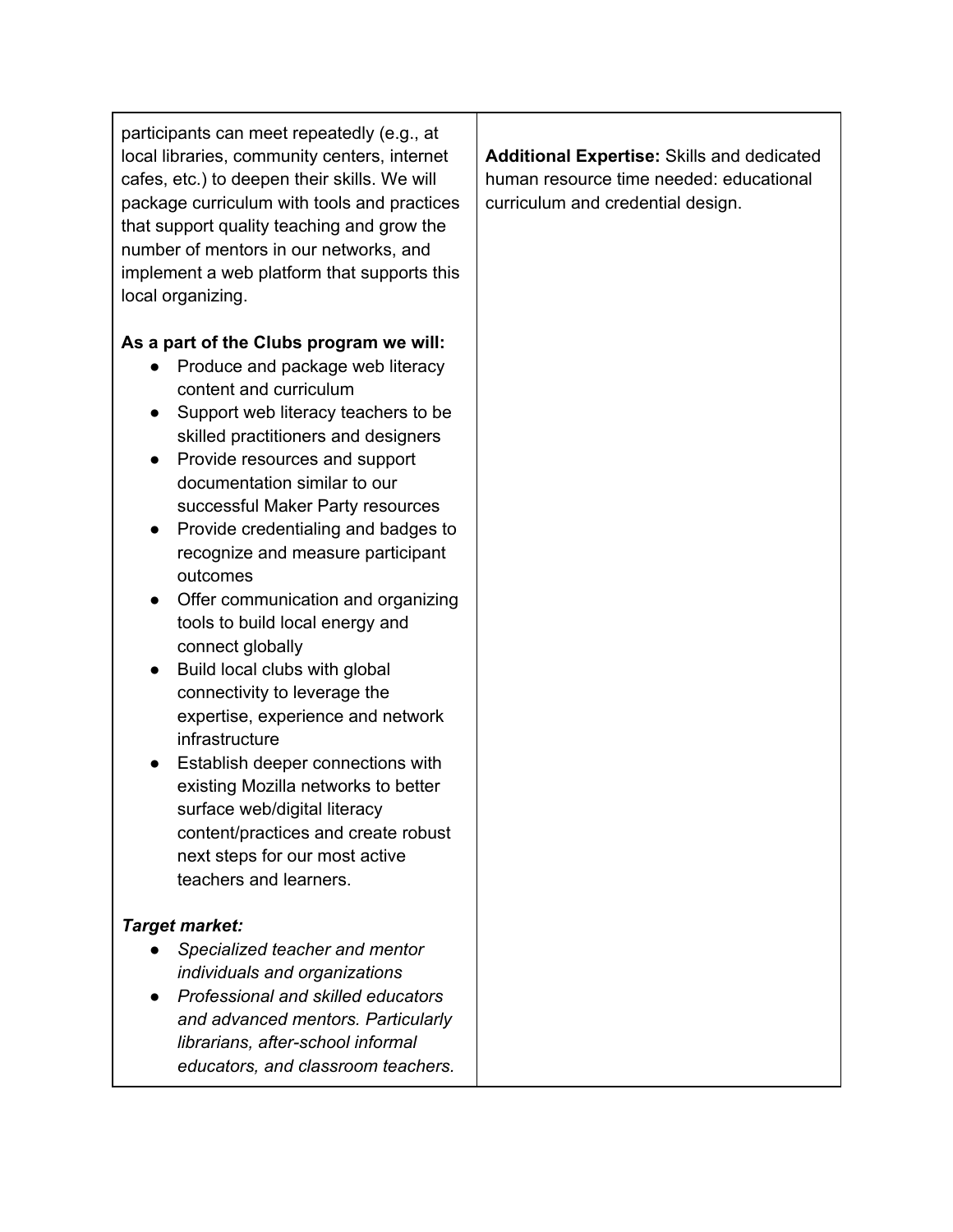| <b>Mozilla Learning Strategic Plan</b>                                                                                                                                                                                                                                                                                                                                                                                                                                                                                                                                                                                                                                                                                                                                                                                                                                                                                                                                                                                                                                                                                                                                                                                                              | Dependencies:                                                                                                                                                                                                                                                                                                                                                                                                                                                                                                                                                                                                                                                              |
|-----------------------------------------------------------------------------------------------------------------------------------------------------------------------------------------------------------------------------------------------------------------------------------------------------------------------------------------------------------------------------------------------------------------------------------------------------------------------------------------------------------------------------------------------------------------------------------------------------------------------------------------------------------------------------------------------------------------------------------------------------------------------------------------------------------------------------------------------------------------------------------------------------------------------------------------------------------------------------------------------------------------------------------------------------------------------------------------------------------------------------------------------------------------------------------------------------------------------------------------------------|----------------------------------------------------------------------------------------------------------------------------------------------------------------------------------------------------------------------------------------------------------------------------------------------------------------------------------------------------------------------------------------------------------------------------------------------------------------------------------------------------------------------------------------------------------------------------------------------------------------------------------------------------------------------------|
| Develop a long-range strategic plan for<br>Mozilla's learning and leadership<br>development programs.                                                                                                                                                                                                                                                                                                                                                                                                                                                                                                                                                                                                                                                                                                                                                                                                                                                                                                                                                                                                                                                                                                                                               | <b>ReMo:</b> collaboration on creation of a<br>handbook and short course on Mozilla<br>values and methods.                                                                                                                                                                                                                                                                                                                                                                                                                                                                                                                                                                 |
| The core assumption behind this effort is<br>that Mozilla helps seed and grow<br>communities where people are learning,<br>doing and having impact that drives our<br>mission forward. We already do this kind of<br>work well; the question for this strategic plan<br>is: how do we do more learning and<br>leadership development work<br>consistently and sustainably, at a larger<br>scale and over a long time period?<br>The planning process will involve Mozillians,<br>partners and funders in conversations about:<br>Our vision for Mozilla as a<br>community-based learning institution.<br>What does long-term impact and<br>success look like?<br>The right balance of teaching vs.<br>$\bullet$<br>doing vs. inventing. Is this a<br>community / school / lab / all of the<br>above?<br>Defining baseline roles for what it<br>means to be a Mozilla Fellow /<br>mentor / researcher.<br>Professional development. How does<br>engaging with Mozilla help emerging<br>leaders pursue their own ambitions?<br>How do we become a platform for<br>others to shape the world?<br>Distributed leadership and<br>participation as drivers of impact,<br>learning and sustainability.<br>Resources. What do we need to<br>build all this? | <b>MDN:</b> collaboration on the development of<br>the strategic plan, with assumption that<br>MDN could form a core part of this offering<br>long-term.<br>Thematic community programs: time<br>invested in coming up with a common<br>definition of 'fellow,' plus long-term vision for<br>whether / how these programs fit into larger<br>Mozilla Learning umbrella.<br><b>Partnership:</b> gathering the right<br>stakeholders and funders to participate in<br>the strategic planning process.<br><b>Product and program groups:</b><br>collaboration on certification and community<br>leadership models that may be included in<br>long-term Mozilla Learning plan. |
|                                                                                                                                                                                                                                                                                                                                                                                                                                                                                                                                                                                                                                                                                                                                                                                                                                                                                                                                                                                                                                                                                                                                                                                                                                                     |                                                                                                                                                                                                                                                                                                                                                                                                                                                                                                                                                                                                                                                                            |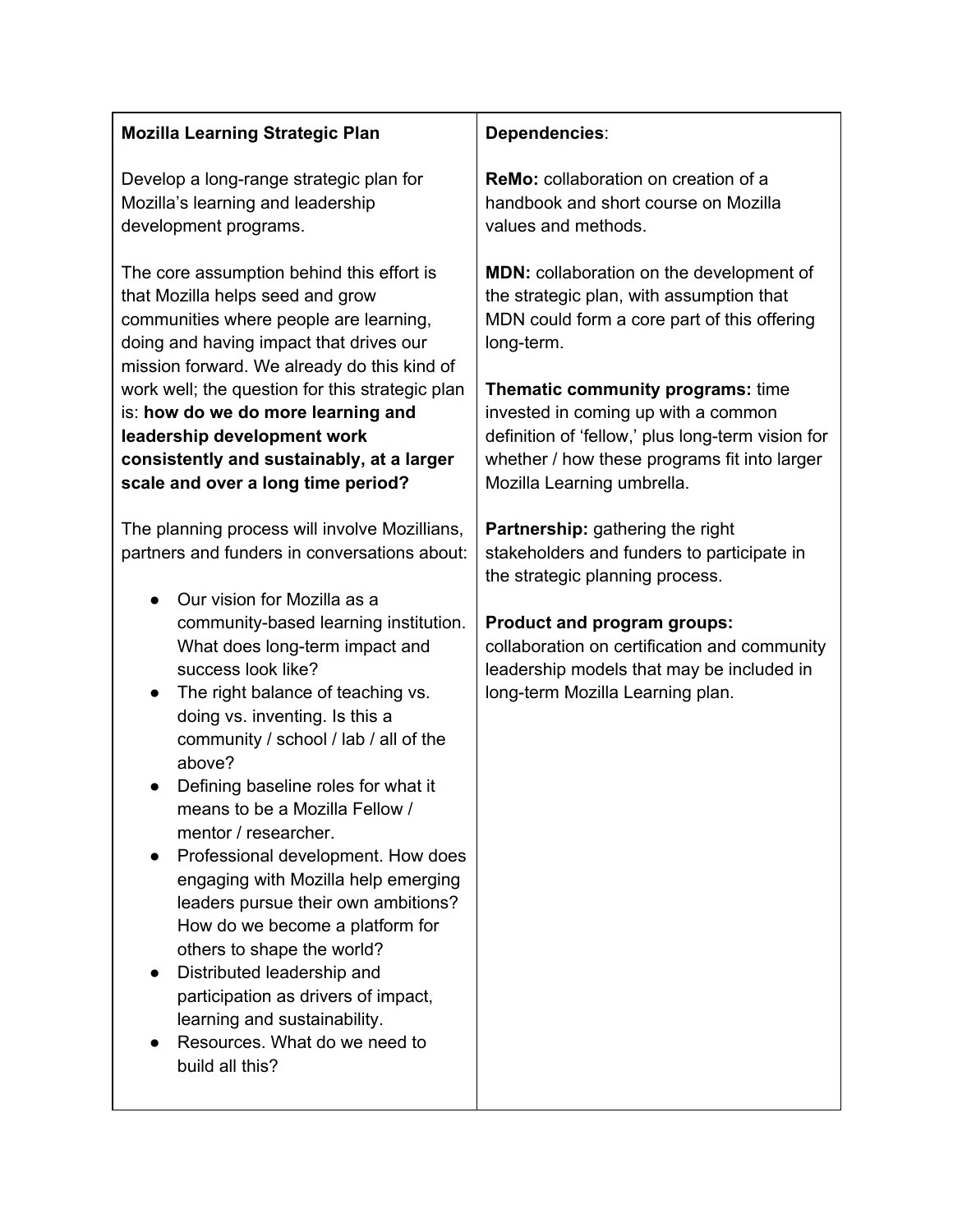| At a minimum, this process will provide a<br>workable frame for Mozilla's learning<br>activities beyond Webmaker -- helping us<br>organize and fundraise for the next phase of<br>our work. More ambitiously, it could lay<br>groundwork for the development of a global,<br>community-based learning and leadership<br>development program within Mozilla (e.g.,<br>"Mozilla University").                                                                                                                                                                                                       |                                                                                                                                                                                                                     |
|---------------------------------------------------------------------------------------------------------------------------------------------------------------------------------------------------------------------------------------------------------------------------------------------------------------------------------------------------------------------------------------------------------------------------------------------------------------------------------------------------------------------------------------------------------------------------------------------------|---------------------------------------------------------------------------------------------------------------------------------------------------------------------------------------------------------------------|
| "Firefox for Making" (codename)<br>tiger team                                                                                                                                                                                                                                                                                                                                                                                                                                                                                                                                                     | <b>Firefox and MoCo Brand teams: active</b><br>participation in the Lab including setting<br>goals and assignment of staff.                                                                                         |
| The Webmaker "making and learning"<br>concept could provide an opportunity to<br>differentiate and grow market share for<br>Firefox, especially on mobile. However, this<br>idea is not yet supported by evidence or<br>working products in market.                                                                                                                                                                                                                                                                                                                                               | Services: this may also be an environment<br>where we can test out some of the new<br>concepts that will emerge in Firefox<br>Accounts. If so will need Services<br>involvement.                                    |
| In 2015, we will create a cross-Mozilla<br>"Firefox for Making" tiger team to do product<br>exploration in this area. Things this team<br>might invent / test / recommend:                                                                                                                                                                                                                                                                                                                                                                                                                        | <b>Funding: most likely needs to be fully</b><br>funded internally. MoFo can assign some<br>existing Webmaker staff and \$100k Seneca<br>funding. But likely need small headcount<br>and additional Seneca funding. |
| Build a maker-centric version of<br>$\bullet$<br>Firefox Desktop or Android. Like the<br>developer browser, but for a broader<br>audience and integrating new<br>Webmaker features (e.g.,<br>MakeDrive).<br>Integrate Webmaker features into<br>Firefox for Android in major way.<br>Add maker-centric features to Firefox<br>Desktop (e.g., right click on image<br>gives you more advanced<br>capabilities).<br>Bundle Webmaker in Firefox OS and<br>do product marketing around this.<br>Webmaker-friendly business<br>development opportunities for Firefox<br>(e.g., revenue share deal plus |                                                                                                                                                                                                                     |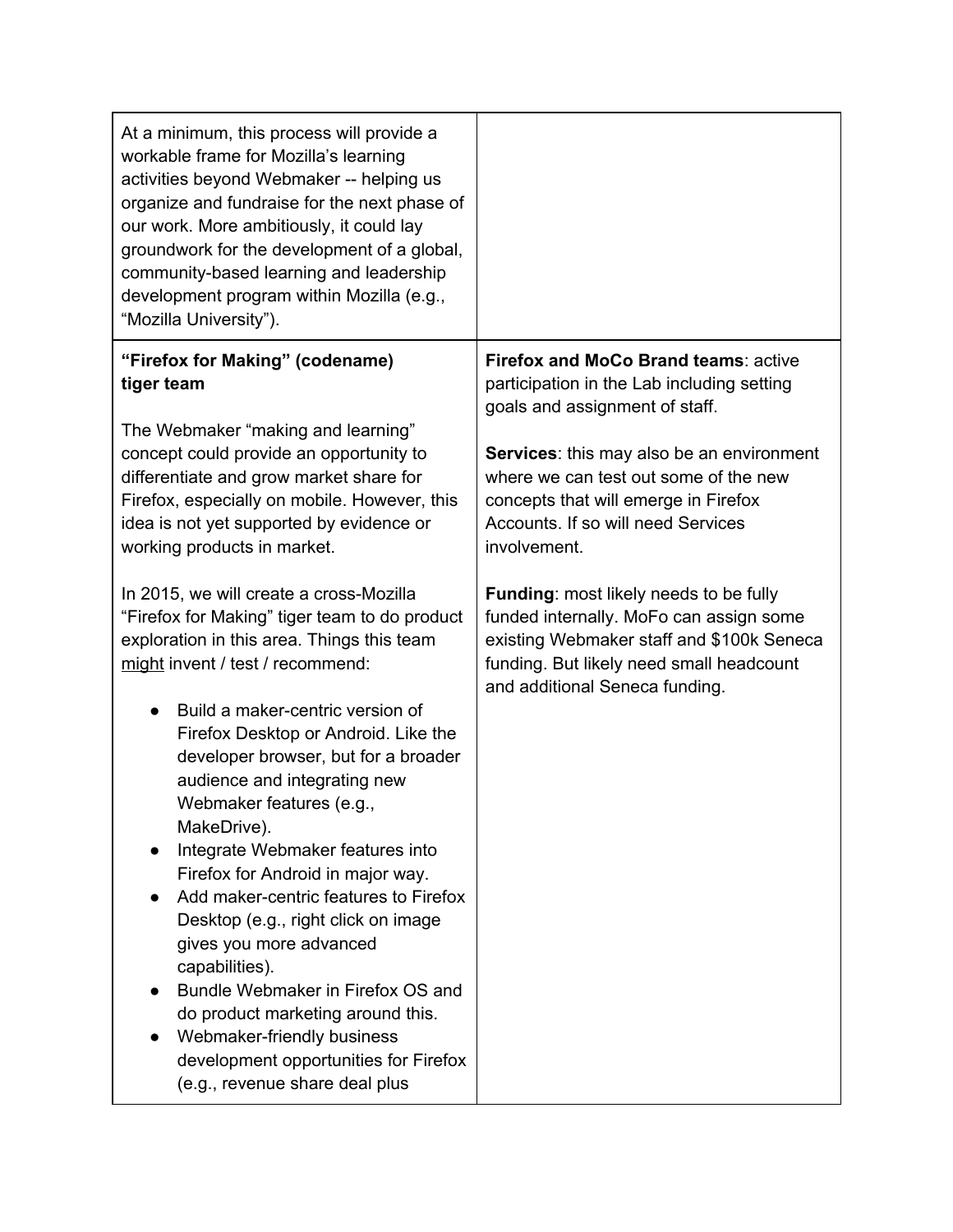| integration w/ SquareSpace or a                                                     |
|-------------------------------------------------------------------------------------|
| storage provider like Amazon).                                                      |
|                                                                                     |
| Engaging our volunteer and supporter                                                |
| community will be key in making this                                                |
| happen. e.g., We could generate new                                                 |
| feature ideas via design challenges with                                            |
| design schools and community. Or run a<br>community "barn raising" to get coders    |
| building a "Firefox for Making" version for                                         |
| Firefox. Participation will be key.                                                 |
|                                                                                     |
| The Firefox for Making group would include                                          |
| representatives from different teams with a                                         |
| mandate to act boldly and with autonomy --                                          |
| no sacred cows allowed. Leadership would                                            |
| happen in the Webmaker product group,<br>with participation from Firefox team, MoCo |
| Brand and Seneca College. The team would                                            |
| have clear quarterly targets re: what to test.                                      |
| Ideas without traction would get killed                                             |
| quickly.                                                                            |
|                                                                                     |
| Target market: learners, bloggers, Redittors,                                       |
| etc., especially those not currently on Firefox                                     |
|                                                                                     |

|                                                                                                                                                                                                                                                                                                                                                                                                                                                | <b>Marketing Plan</b>                                                                                                                                                                                                                                                                                                |  |
|------------------------------------------------------------------------------------------------------------------------------------------------------------------------------------------------------------------------------------------------------------------------------------------------------------------------------------------------------------------------------------------------------------------------------------------------|----------------------------------------------------------------------------------------------------------------------------------------------------------------------------------------------------------------------------------------------------------------------------------------------------------------------|--|
| Webmaker has built a strong base of<br>contributors over the past two years through<br>our Learning Networks ground game. Our<br>2015 marketing efforts will build on that<br>momentum and work to expand marketing<br>scope to also reach individual learners<br>directly. The assumption is that we can do to<br>two things at once: targeting both an<br>audience of learners and an audience of<br>teachers / mentors in parallel, through | <b>Dependencies:</b><br><b>Product Team: Work closely with product</b><br>team to A/B test funnel, tightly integrate drip<br>messaging into onboarding process and<br>provide direct pathways to<br>campaign-specific content.<br><b>Mentor Team: Feedback and requirements</b><br>for marketing support. Developing |  |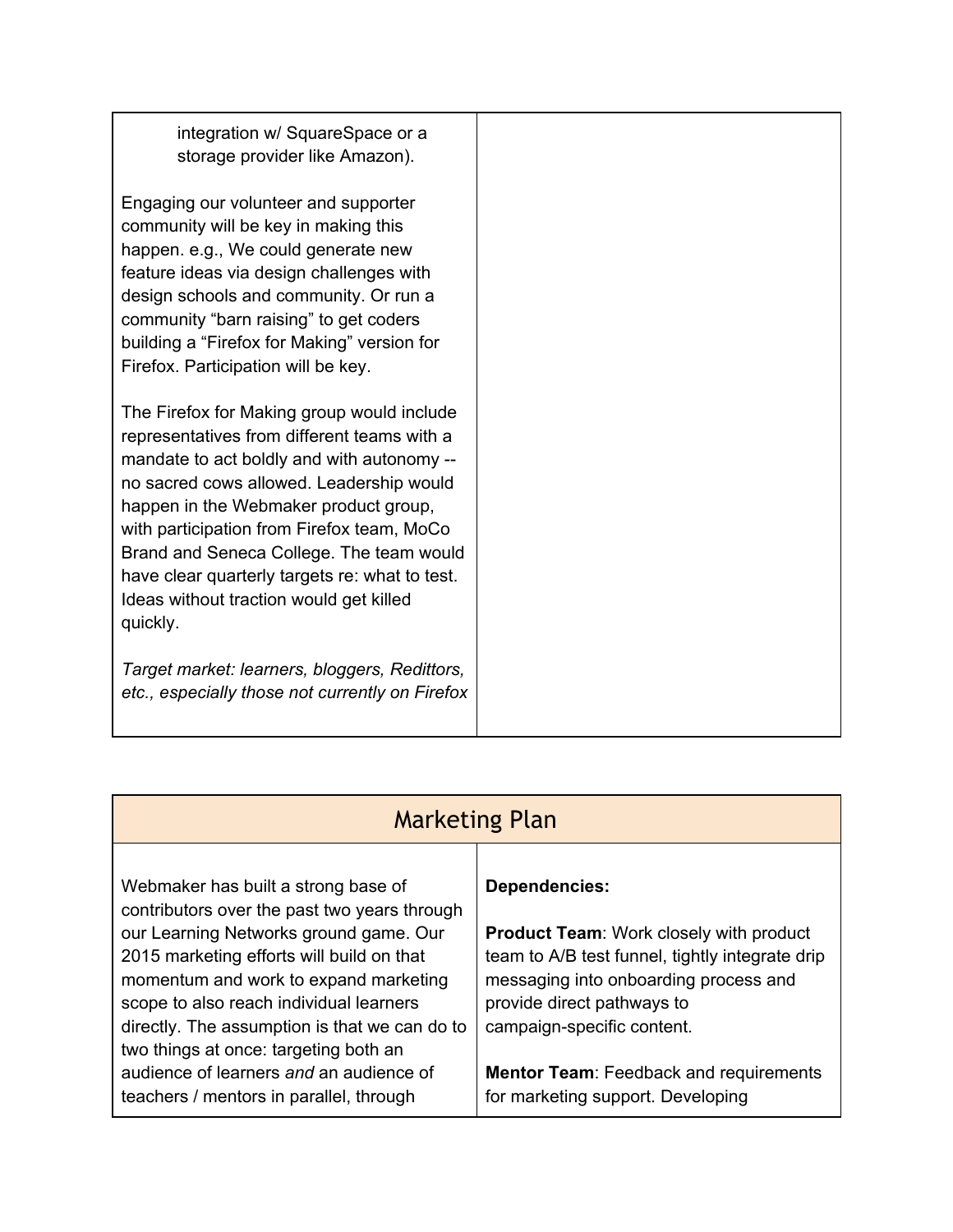different channels and with different messages.

Areas of focus for marketing the Webmaker learning product to a broad audience of learners:

- Test and build onboarding program, retention programs and pathways to "level-up" learners to mentor level contribution.
- Optimize learner-focused value proposition pre-launch. Create a low-bar CTA, promote new product via launch campaign in owned channels. Evaluate viability of additional/paid marketing channels.
- Mobile Adoption: Launch mobile app at Mobile World Congress. Build awareness through earned media and deploy app download campaign.
- Build content marketing campaigns that can be deployed against news cycle (e.g., Privacy).
- Run a Maker Party campaign as user acquisition and engagement channel.
- Build systematic marketing channel to reach new / newly-engaged users with sharing / recruitment CTA

Areas of focus for our Learning Networks include:

- Build monthly content program as a marketing channel to engage existing community. Level up existing mentors and movement-building activities like recruiting peers' participation in both teach and learn opportunities.
- Launch marketing campaign in support of Webmaker clubs release to market.

compelling content for use in marketing and support of CTA's that level up learners to deeper contribution.

**Partnerships**: Continue to be an important marketing channel for reaching mass numbers of learners. Work with team to close interested partners and develop compelling content campaigns.

**MoCo Brand Team**: Active participation in the process to tell a consistent story across everything we do and achieve better alignment and synergy with their work.

**MoCo Marketing Team**: Overall growth numbers assume consistent access to owned media channels, which will need to be negotiated throughout the year.

**MoCo Comms Team**: Better leverage their expertise and existing relationships to tell our story and do a better job of coordinating plans and content across the org.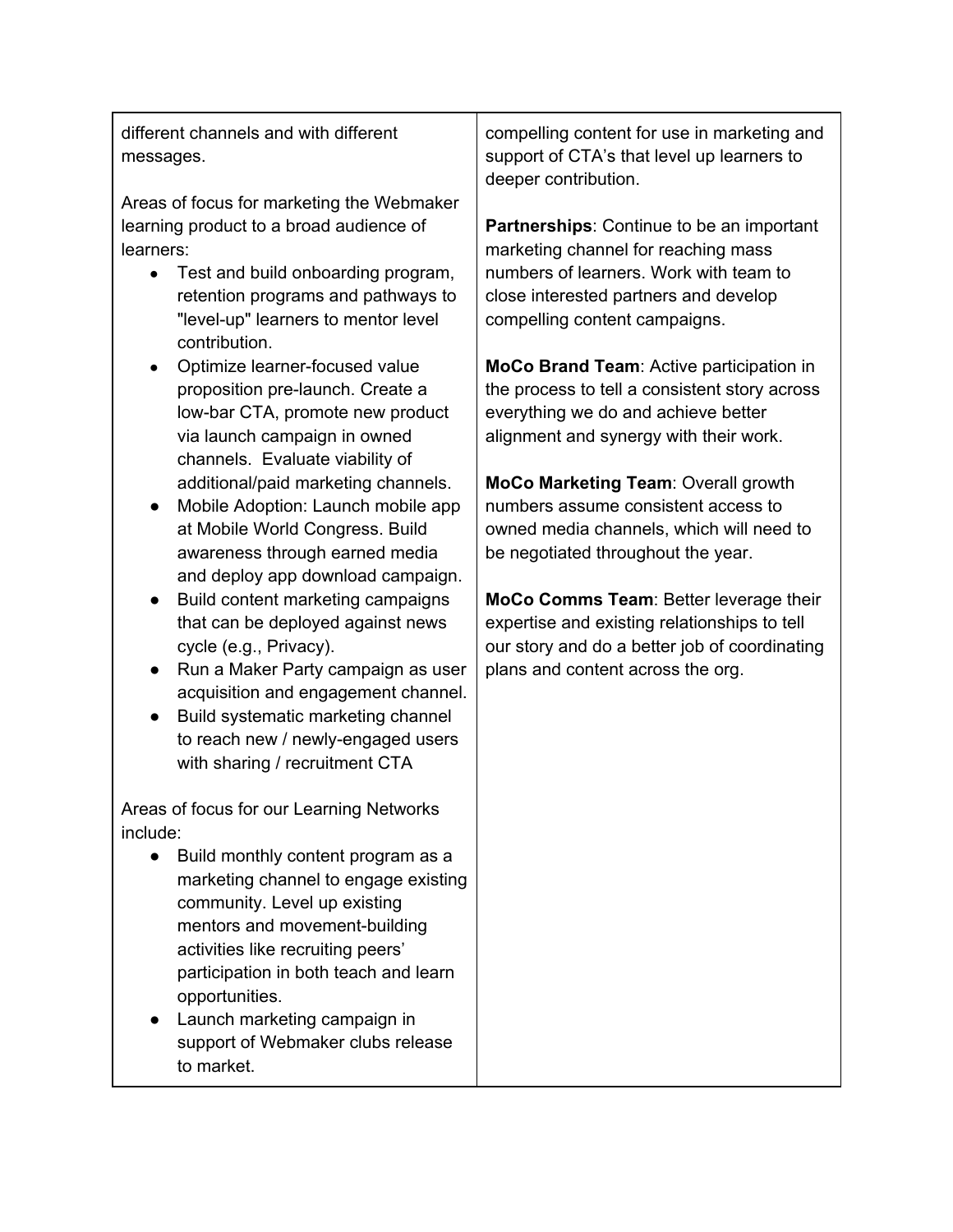| Build customized campaigns,<br>activities and content to reach new<br>mentors and new learners via sales<br>partnerships.<br>Mozilla Festival: Use annual event as<br>$\bullet$<br>a way to celebrate achievements of<br>mentor community, further our<br>thought leadership, and hack on new<br>ways of engaging more people. |
|--------------------------------------------------------------------------------------------------------------------------------------------------------------------------------------------------------------------------------------------------------------------------------------------------------------------------------|
| Areas of focus for Communications:<br>Improved long-term planning<br>$\bullet$                                                                                                                                                                                                                                                 |
| Better integration with Mozilla events<br>$\bullet$<br>and initiatives                                                                                                                                                                                                                                                         |
| More earned media and public<br>$\bullet$<br>recognition                                                                                                                                                                                                                                                                       |
| More strategic use of social media<br>$\bullet$<br>MozFest as a signature platform for                                                                                                                                                                                                                                         |
| showcasing our achievements                                                                                                                                                                                                                                                                                                    |
| Wrapped around this marketing outreach will                                                                                                                                                                                                                                                                                    |
| be an ongoing branding effort that seeks to<br>sync more closely with the larger Mozilla                                                                                                                                                                                                                                       |
| and Firefox brands, to leverage their                                                                                                                                                                                                                                                                                          |
| established positions and support their push<br>towards more values-based differentiation.                                                                                                                                                                                                                                     |
| The branding exercise also includes an                                                                                                                                                                                                                                                                                         |
| evaluation of our branding position across all<br>of the Mozilla Foundation's literacy                                                                                                                                                                                                                                         |
| initiatives, and come up with a cohesive                                                                                                                                                                                                                                                                                       |
| story to be told across everything we do.                                                                                                                                                                                                                                                                                      |

| <b>Strategic fundraising plan</b>         |                             |  |
|-------------------------------------------|-----------------------------|--|
| <b>Focus 1: Distributed regional</b>      | Key deliverables:           |  |
| fundraising                               | refreshed concept notes and |  |
| Develop a framework for securing a steady | collateral                  |  |
| pace of small grants into Learning        | boilerplate grant templates |  |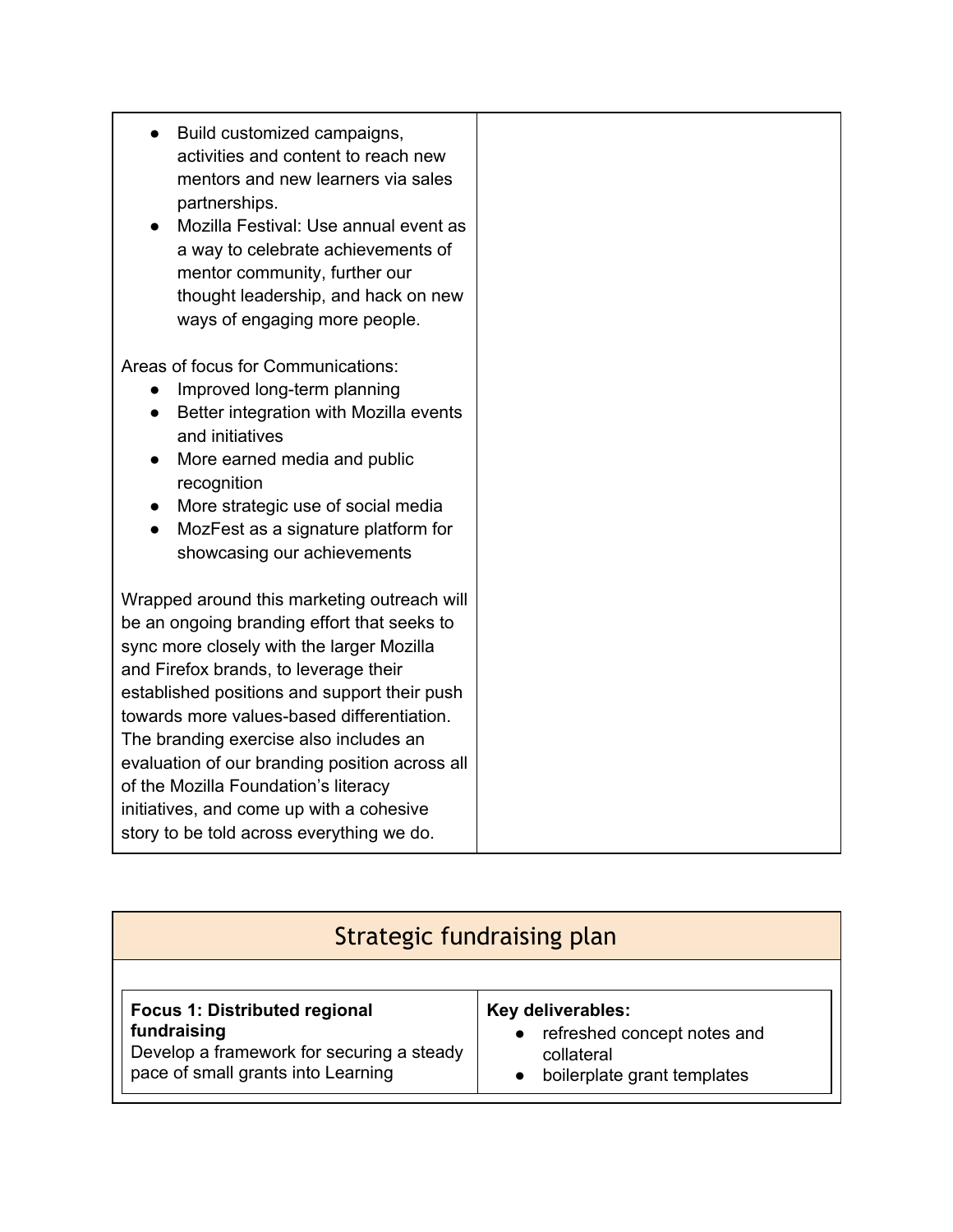| Networks ground game. This will help<br>diversify revenue to sustain existing<br>regional projects, plus expand into new<br>regions with additional revenue. These<br>grant proposals will be less ambitious, but<br>more frequent. Where possible, we will<br>work with global Mozilla volunteer<br>communities to do more distributed<br>fundraising. Over time, this will strengthen<br>the MoFo development function as a<br>service that can be accessed by all<br>Mozillians to develop a grant pipeline for<br>their work.                                                                                                                                                                                                                    | impact measurement plan<br>training and certification program<br>for Mozilla volunteer fundraisers<br>real-time revenue projection in<br>$\bullet$<br>Salesforce<br>with MoFo Finance & Operations:<br>a forecast of internal investment<br>and baseline operating cost for<br>each of our programs<br>a standard "funding instrument" with<br>$\bullet$<br>appropriate overhead and more<br>automated impact reporting<br>more robust process for<br>international project kick-off<br>with Learning Networks Team:<br>community fundraiser certification<br>and oversight plan<br>lifecycle process for incorporating<br>$\bullet$<br>grant work into roadmaps, on a 3-6<br>month time horizon |
|------------------------------------------------------------------------------------------------------------------------------------------------------------------------------------------------------------------------------------------------------------------------------------------------------------------------------------------------------------------------------------------------------------------------------------------------------------------------------------------------------------------------------------------------------------------------------------------------------------------------------------------------------------------------------------------------------------------------------------------------------|--------------------------------------------------------------------------------------------------------------------------------------------------------------------------------------------------------------------------------------------------------------------------------------------------------------------------------------------------------------------------------------------------------------------------------------------------------------------------------------------------------------------------------------------------------------------------------------------------------------------------------------------------------------------------------------------------|
| Focus 2: Global thematic grants<br>Bring Mozilla thought leadership into the<br>community of other foundations, backed<br>with solutions and success stories, to<br>develop multi-year philanthropic<br>partnerships.<br>Mozilla already does this comfortably; we<br>need to improve and grow this work,<br>particularly in areas like youth<br>unemployment, women in tech, and mobile<br>economic development. To do this we will<br>develop the fellowship infrastructure to<br>accommodate more thematic grants, as<br>well as cross-cutting grants that leverage<br>our product, mentor, and leader programs.<br>We will also begin to deepen existing<br>relationships to ensure that they are still<br>strong in ten or fifteen years' time. | Key deliverables:<br>Quarterly Foundation report (as a<br>Foundation with a portfolio, rather<br>than a grantee)<br>with MoFo Finance & Operations:<br>a full lifecycle process for<br>incorporating grant work into<br>Foundation-wide roadmaps, on a<br>6-18 month time horizon<br>with MoCo Comms:<br>ensure our program strategies are<br>well represented<br>harmonize our impact reporting with<br>The State of Mozilla                                                                                                                                                                                                                                                                    |